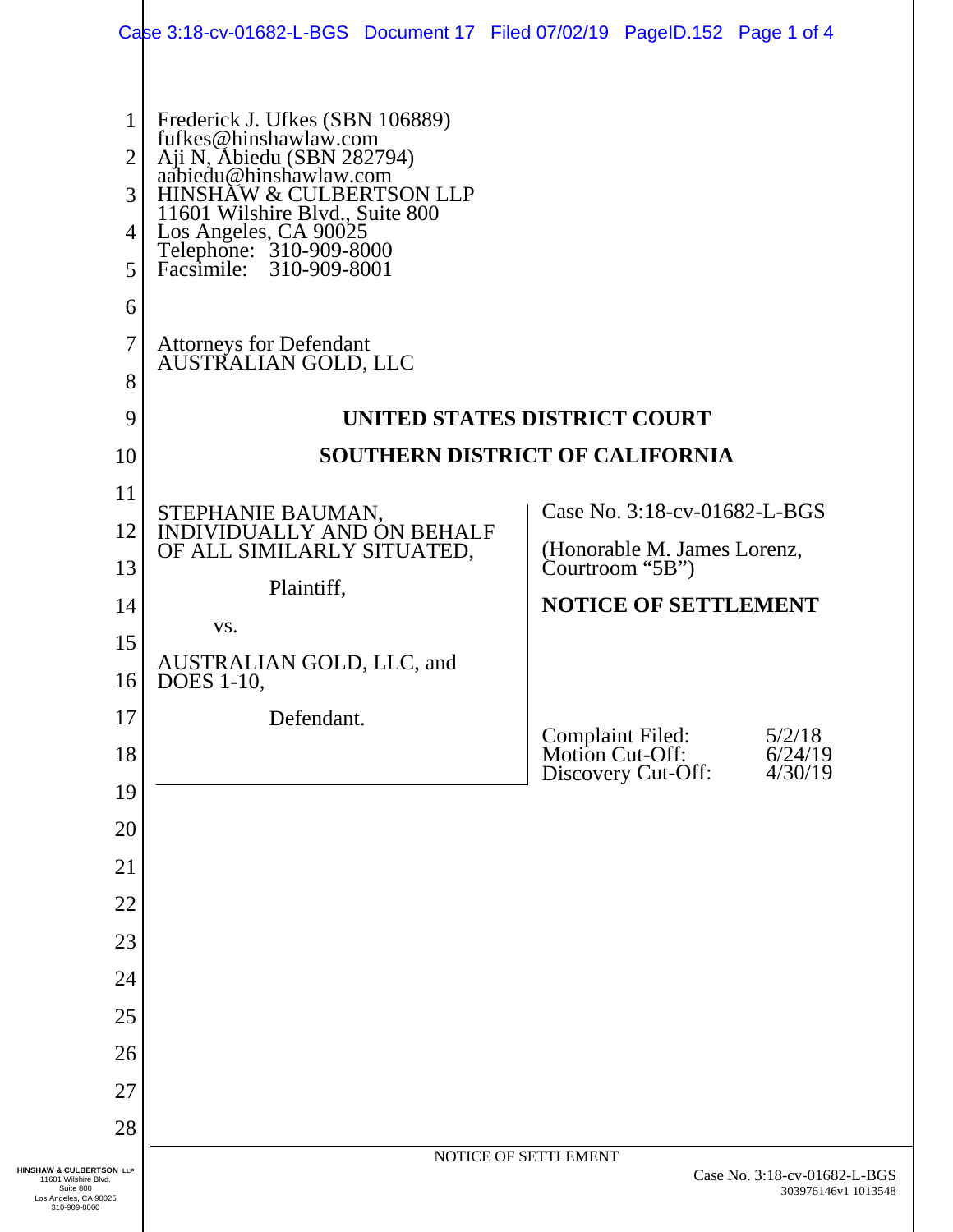1

2

## **TO ALL PARTIES AND TO THEIR ATTORNEYS OF RECORD HEREIN:**

3 4 5 6 7 8 9 10 11 12 13 14 15 16 17 18 19 20 21 22 23 24 25 26 27 28 1 NOTICE OF SETTLEMENT Case No. 3:18-cv-01682-L-BGS 303976146v1 1013548 **HINSHAW & CULBERTSON LLP**  11601 Wilshire Blvd. Suite 800 Los Angeles, CA 90025 310-909-8000 **PLEASE TAKE NOTICE** that the parties in the above-captioned matter have reached a settlement of this case in its totality. It is anticipated that the execution of a settlement agreement and general release of all claims, and the filing of a Stipulation for Dismissal with Prejudice as to all causes of action against Defendant AUSTRALIAN GOLD, LLC will occur within the next forty-five (45) days. DATED: July 2, 2019 By: */s/Aji N. Abiedu* HINSHAW & CULBERTSON LLP FREDERICK J. UFKES AJI N. ABIEDU Attorneys for Defendant AUSTRALIAN GOLD, LLC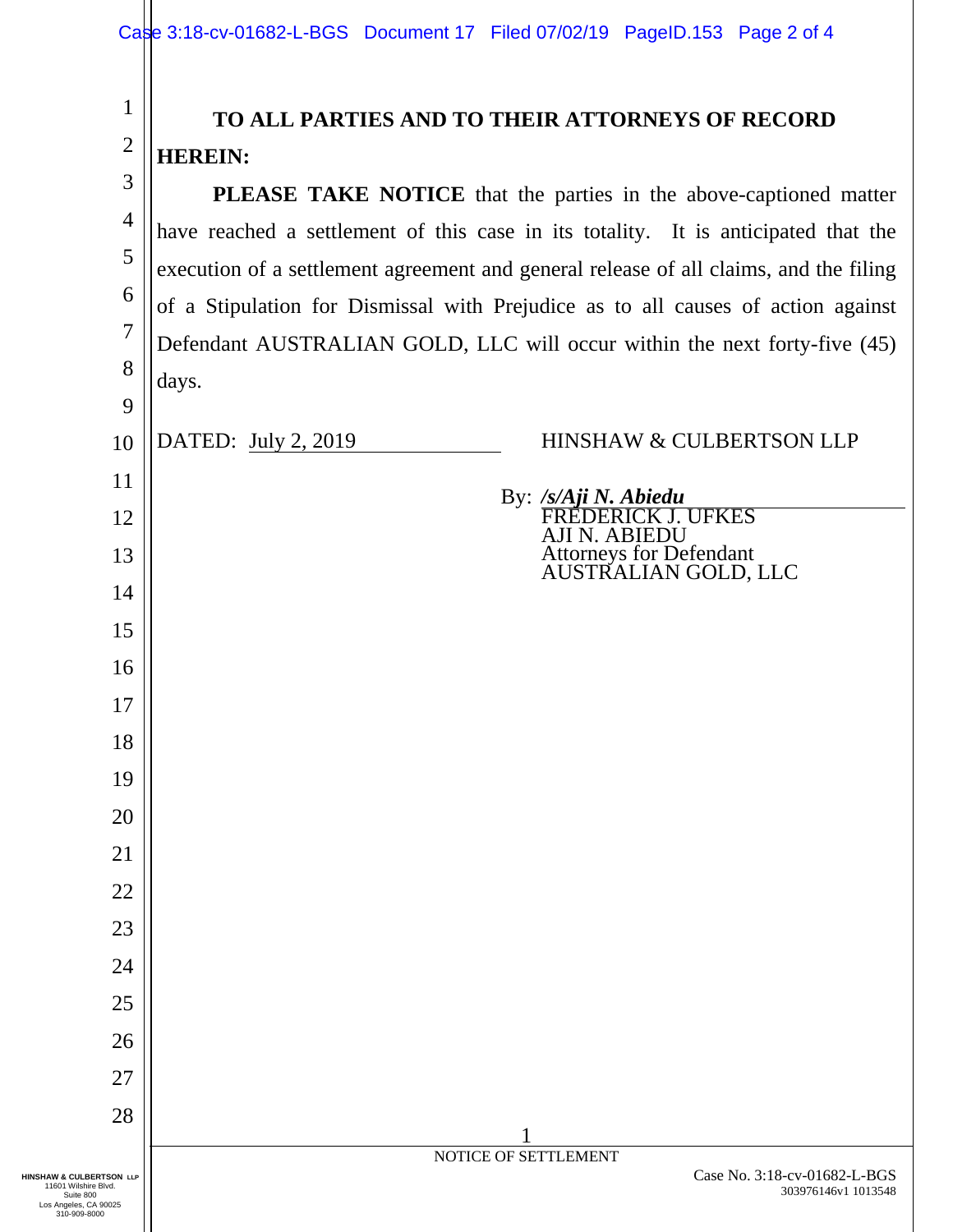|                                                                                                        | Case 3:18-cv-01682-L-BGS Document 17 Filed 07/02/19 PageID.154 Page 3 of 4                                                                                                         |  |  |  |  |  |  |
|--------------------------------------------------------------------------------------------------------|------------------------------------------------------------------------------------------------------------------------------------------------------------------------------------|--|--|--|--|--|--|
| 1                                                                                                      | <b>CERTIFICATE OF SERVICE</b>                                                                                                                                                      |  |  |  |  |  |  |
| $\overline{2}$                                                                                         | Bauman v. Australian Gold, LLC et al                                                                                                                                               |  |  |  |  |  |  |
| 3                                                                                                      | Case No.: $3:18$ -cv-01682-L-BGS                                                                                                                                                   |  |  |  |  |  |  |
| $\overline{4}$                                                                                         | STATE OF CALIFORNIA, COUNTY OF LOS ANGELES                                                                                                                                         |  |  |  |  |  |  |
| 5                                                                                                      | I am a citizen of the United States and employed in Los Angeles, California, at the office of a member of the bar of this Court at whose direction this service was                |  |  |  |  |  |  |
| 6                                                                                                      | made. I am over the age of 18 and not a party to the within actions; my business address is 11601 Wilshire Blvd., Los Angeles, California 90025.                                   |  |  |  |  |  |  |
| 7                                                                                                      | On July 2, 2019, I served the following document(s) entitled NOTICE OF SETTLEMENT on the interested parties in this action as stated below:                                        |  |  |  |  |  |  |
| 8                                                                                                      | <b>SEE ATTACHED SERVICE LIST</b>                                                                                                                                                   |  |  |  |  |  |  |
| 9                                                                                                      |                                                                                                                                                                                    |  |  |  |  |  |  |
| 10                                                                                                     | $\Box$ (BY ELECTRONIC MAIL): By transmitting a true copy thereof to the electronic mail addresses as indicated below.                                                              |  |  |  |  |  |  |
| 11                                                                                                     | $\Box$ (BY FACSIMILE): By transmitting an accurate copy via facsimile to the person and telephone number as stated.                                                                |  |  |  |  |  |  |
| 12                                                                                                     | $\boxtimes$ (BY CM/ECF SERVICE): I caused such document(s) to be delivered                                                                                                         |  |  |  |  |  |  |
| 13                                                                                                     | electronically via CM/ECF as noted herein.                                                                                                                                         |  |  |  |  |  |  |
| 14                                                                                                     | I declare under penalty of perjury under the laws of the United States that the above is true and correct and was executed on <b>July 2, 2019</b> , at Los Angeles,<br>California. |  |  |  |  |  |  |
| 15                                                                                                     | /s/ Kristina Hightower                                                                                                                                                             |  |  |  |  |  |  |
| 16                                                                                                     | Kristina Hightower                                                                                                                                                                 |  |  |  |  |  |  |
| $\perp$                                                                                                |                                                                                                                                                                                    |  |  |  |  |  |  |
| 18                                                                                                     |                                                                                                                                                                                    |  |  |  |  |  |  |
| 19                                                                                                     |                                                                                                                                                                                    |  |  |  |  |  |  |
| 20                                                                                                     |                                                                                                                                                                                    |  |  |  |  |  |  |
| 21                                                                                                     |                                                                                                                                                                                    |  |  |  |  |  |  |
| 22                                                                                                     |                                                                                                                                                                                    |  |  |  |  |  |  |
| 23                                                                                                     |                                                                                                                                                                                    |  |  |  |  |  |  |
| 24                                                                                                     |                                                                                                                                                                                    |  |  |  |  |  |  |
| 25                                                                                                     |                                                                                                                                                                                    |  |  |  |  |  |  |
| 26                                                                                                     |                                                                                                                                                                                    |  |  |  |  |  |  |
| 27                                                                                                     |                                                                                                                                                                                    |  |  |  |  |  |  |
| 28                                                                                                     |                                                                                                                                                                                    |  |  |  |  |  |  |
|                                                                                                        | <b>CERTIFICATE OF SERVICE</b>                                                                                                                                                      |  |  |  |  |  |  |
| HINSHAW & CULBERTSON LLP<br>11601 Wilshire Blvd.<br>Suite 800<br>Los Angeles, CA 90025<br>310-909-8000 | Case No. 3:18-cv-01682-L-BGS<br>302619573V1 1013548                                                                                                                                |  |  |  |  |  |  |